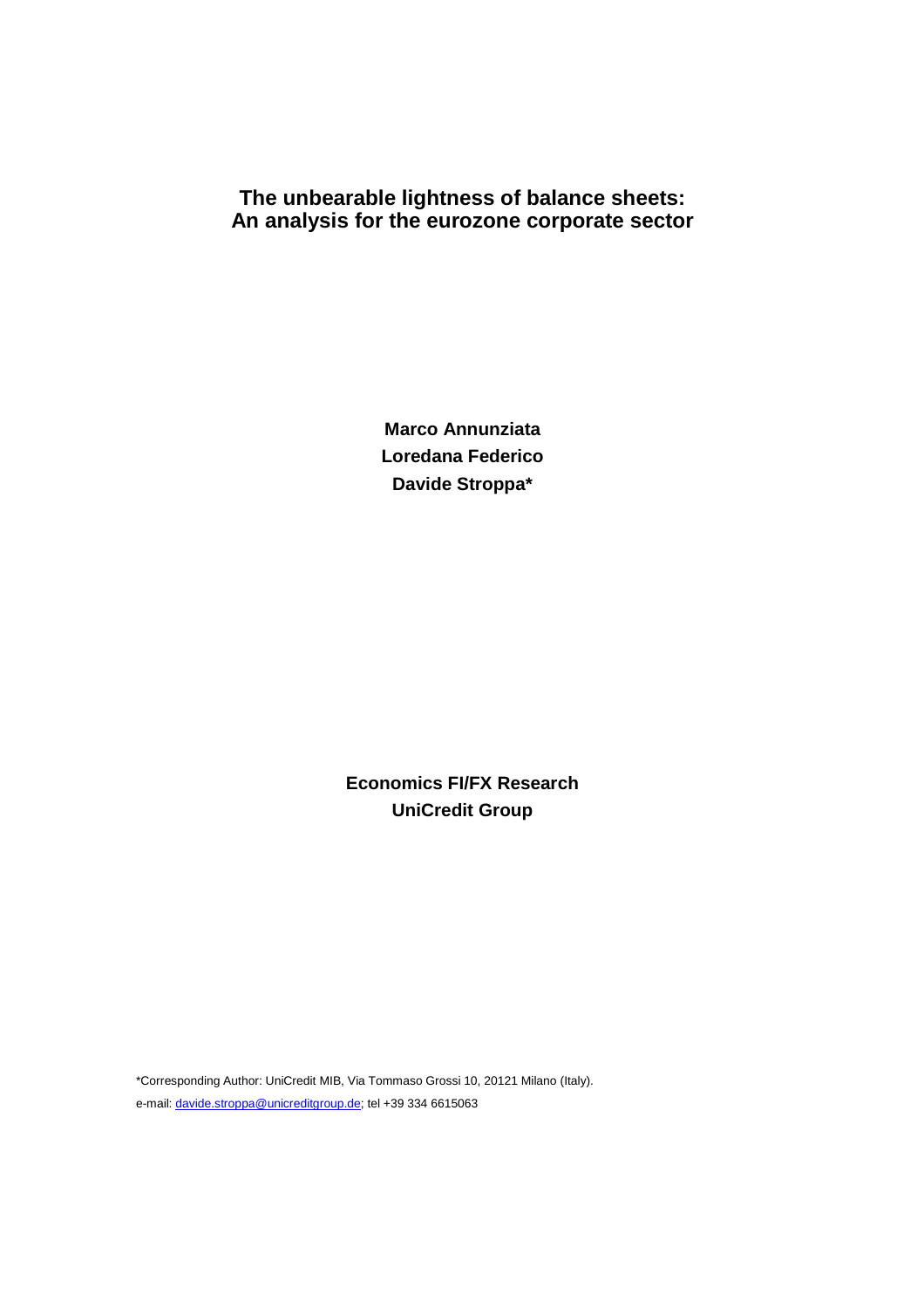### **Executive Summary**

The latest financial crisis has underscored the need to better capture the interaction between financial and economic variables in our forecasting models. This is especially important when analyzing investment dynamics, for two reasons. First, among the various components of aggregate demand, investment is especially sensitive to financing conditions. Second, as both the eurozone and the US are rather closed economies, a sustainable recovery hinges on domestic demand, with investment playing a crucial role: investment has become even more strongly correlated with world trade, and can therefore leverage the pull of the current rebound in global commerce into a self-sustaining domestic growth.

In this paper we focus on the eurozone. We carry out an in-depth analysis of financial conditions for Non-Financial Corporations (NFCs), developing and tracking measures of their reliance on external funding as well as the composition and costs of such funding. We then use a two-step Error Correction Model procedure to combine our financial variables and economic variables to predict investment. The results confirm that financial conditions will play a crucial role in driving investment demand going forward.

With eurozone NFCs still heavily dependent on bank lending, the current policy debate is focused on the fragility of the financial sector and the attendant risks of a credit crunch. Little attention however is given to the other side of the equation: our analysis shows that the financial situation of NFCs is uncomfortably precarious, as a period of substantial leveraging has been followed by a collapse in profitability and therefore in debt-servicing ability. It is notable that even the recent sharp curtailment in investment has not been sufficient for firms to increase savings and deleverage. This is particularly dangerous, as it increases the riskiness of NFCs at a time when banks need to be especially cautious. The only support has come so far from a strong decline in financing costs, reflecting both the ECB's efforts and the more recent rebound in equity markets. Looking forward, it is crucial that financing costs remain at affordable levels while prospects for demand and profitability improve. This would set the stage for a recovery in investment and in GDP growth. Once the economic recovery is more firmly established, firms, however, should probably embark on a process of deleveraging, to avoid getting to the next downturn in as vulnerable a position.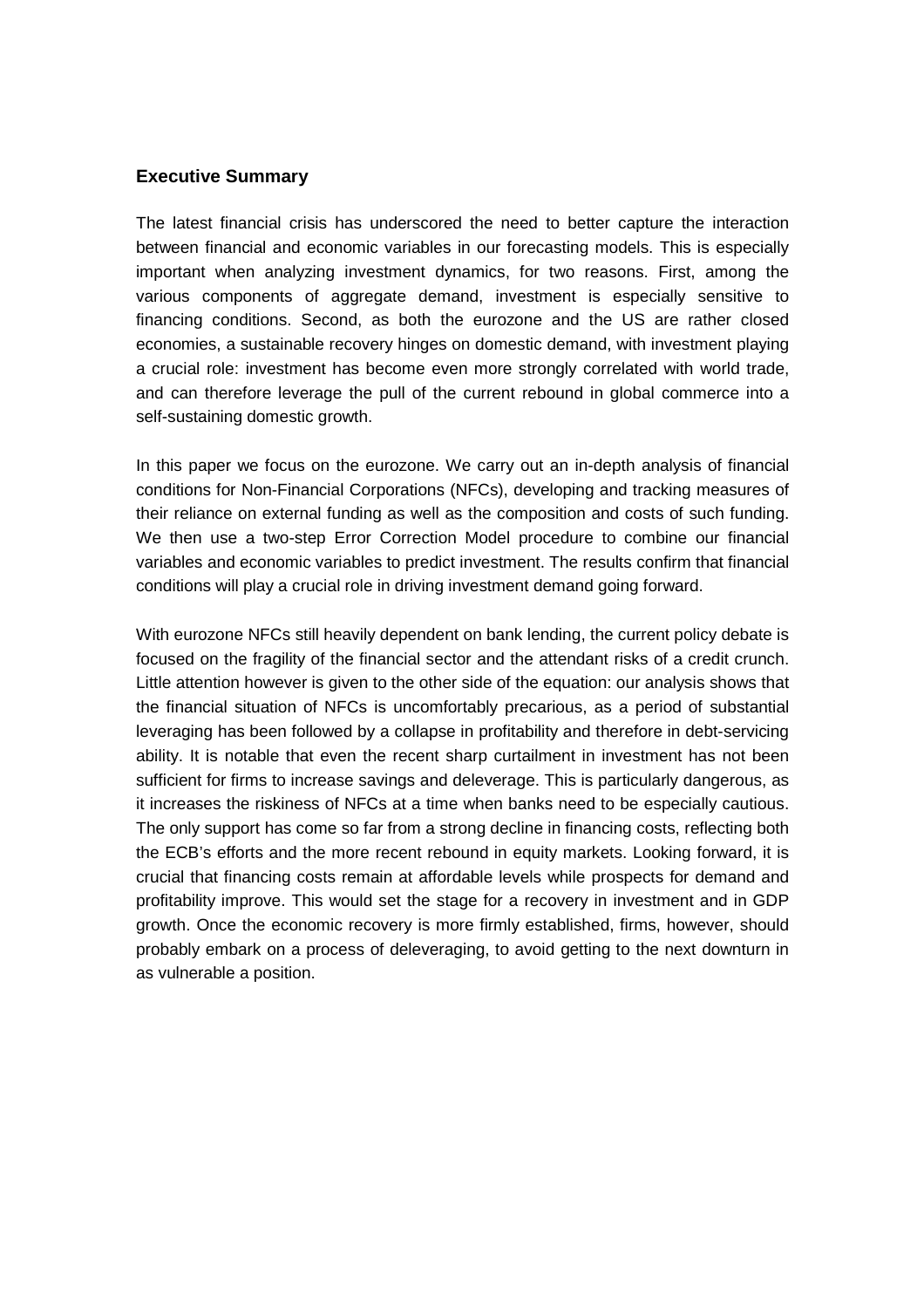### **1. Introduction: towards a non-conventional view of corporate investment**

One of the great casualties of the current recession has been investment spending. This is a key development for future prospects of recovery in the eurozone, as capex plays a central role in driving the economic cycle. Over the last decade, investment spending has accounted for roughly 20% of euro area GDP: more than half of this share has come from investment by Non-Financial Corporations (NFCs). However, while investment by NFCs accounts for little more than 10% of GDP, **its dynamics remains one of the main forces driving the business cycle**, being three times more volatile than household consumption.

**At the current juncture, investment spending plays an even more crucial role.** First, the traditional link with world trade has strengthened reflecting partly the rapidly rising importance of the main emerging markets, which generate a growing demand of investment goods. After having collapsed in the aftermath of Lehman's demise, global trade has now become one of the main engines of the recovery. In this context, **investment can play a key role, acting as a transmission belt and transforming the initial impulse from an exogenous engine of growth (i.e. global trade) into a sustained endogenous growth dynamics**. A second feature of the current cycle is the **nexus between firms and banks**: while the banking sector is committed—and prodded by both regulators and investors—to strengthening its capital ratios to healthier levels, the projected rise in non-performing loans could lower them again and trigger a new round of deleveraging through a reduction in credit. In turn, this would prevent a smooth credit flow towards households and firms. However, while the debate on the risks of a potential credit crunch has been lively over the past two years, relatively less attention is given to the other side of the equation, i.e. the financial health of corporations.

Therefore, we have adopted a fundamentals-based approach to analyze investment spending perspectives. First, **we investigate the financial position of eurozone NFCs**, focusing on how the recession is hitting corporate profitability and corporate balance sheets. We show that financial constraints stemming from lower internal cash flow and high indebtedness can be a serious drag on investment and increase firms' vulnerability. Secondly, **higher firms' vulnerability calls for a close monitoring of the cost of different means of financing** (bank debt, market debt, quoted equities). In fact, the recent decline in lending rates and market-based yields is likely to provide some relief to excessively indebted firms, reducing their debt-servicing expenses. Finally, we employed the results on financial positions and the cost of financing to **improve the understanding of investment dynamics through an econometric analysis.**

### **2. Profits dynamics**

Using national account data released quarterly from Eurostat, we begin our analysis investigating the **dynamics of profits for NFCs.** Our reference measure of profitability is the **Gross Operating Surplus (GOS)**, derived by subtracting total compensation of employees plus taxes and subsidies on production from the Gross Value Added. In the euro area sector accounts, **the GOS can be considered as the equivalent of operating profits in companies' financial**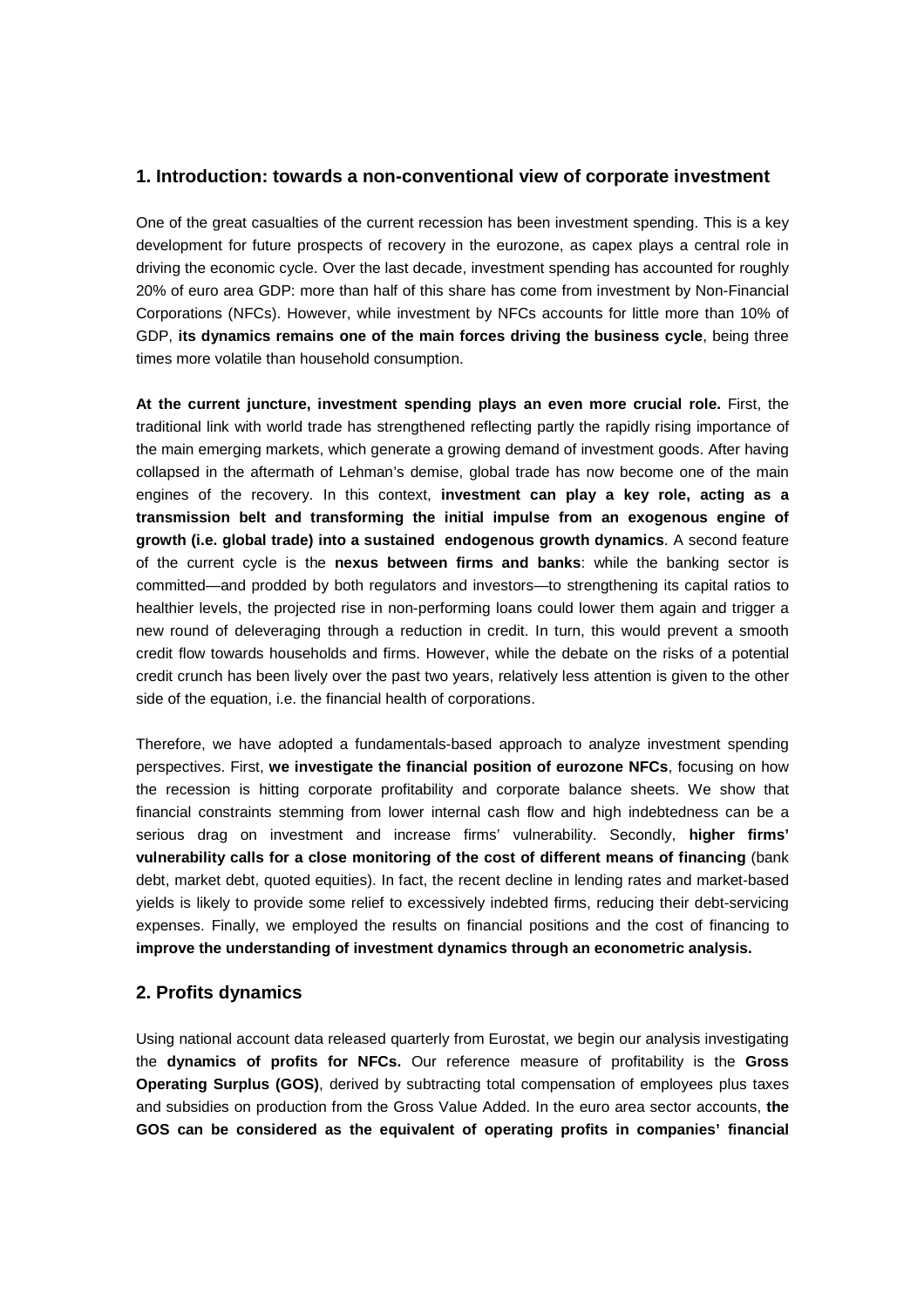**statements.** In other words, the GOS provides a rough measure of how much profit can be derived from the so-called "operating activity", thus abstracting from the financial side (income and interest payments). As economic theory suggests<sup>1</sup>, profits impact on investment decisions both as a current source of internal finance, when firms are liquidity constrained, and as expected future revenues of the investment project. This is confirmed by the strong co-movement of the yearly growth rates of Gross Operating Surplus and of fixed investment<sup>2</sup>.

The chart below shows that **profitability of NFCs has been on a steady upward trend since end-2002-beginning 2003:** yearly growth of GOS bottomed out in September 2002 at 2.7% after the dot.com bubble, and steadily accelerated afterwards, peaking at 7.1% in September 2007. After that, the recent contraction in overall economic activity led to a steep plunge in profit growth, which turned negative at -6.8% yoy in 2Q 2009, the lowest figure on record. In line with the unprecedented collapse of several indicators of activity observed at the turn of the year, **the drop in profitability is much more severe than the decline posted in the 2001-2002 downturn**, when profit growth had declined sizably but remained in positive territory.



**Chart 1- Strong co-movement of profits and investment\*** 

-

What matters more to our analysis, however, is the **dynamics of operating profits going forward.** The New Orders component of the Manufacturing PMI tends to lead profit growth (as confirmed by a Granger causality test), and the highest significance is obtained at four quarters. Similar results are obtained when other forward-looking measures of activity are used, i.e. the "Order book" (for the manufacturing sector) or the "Expectations of Demand" (for the service sector) in the EC survey. Thus, as cyclical indicators have troughed in 1Q 2009, **profit growth should touch bottom and start recovering in the first months of 2010.** 

Source: Eurostat, UniCredit Research

<sup>&</sup>lt;sup>1</sup>See "Corporate Finance in the Euro Area" (2007), ECB Occasional Paper No. 63, and references therein.

<sup>2</sup> In order to smooth out short-term volatility of transactions, on national account data, we resorted to cumulated 4-quarter flows and derived the yearly growth rate.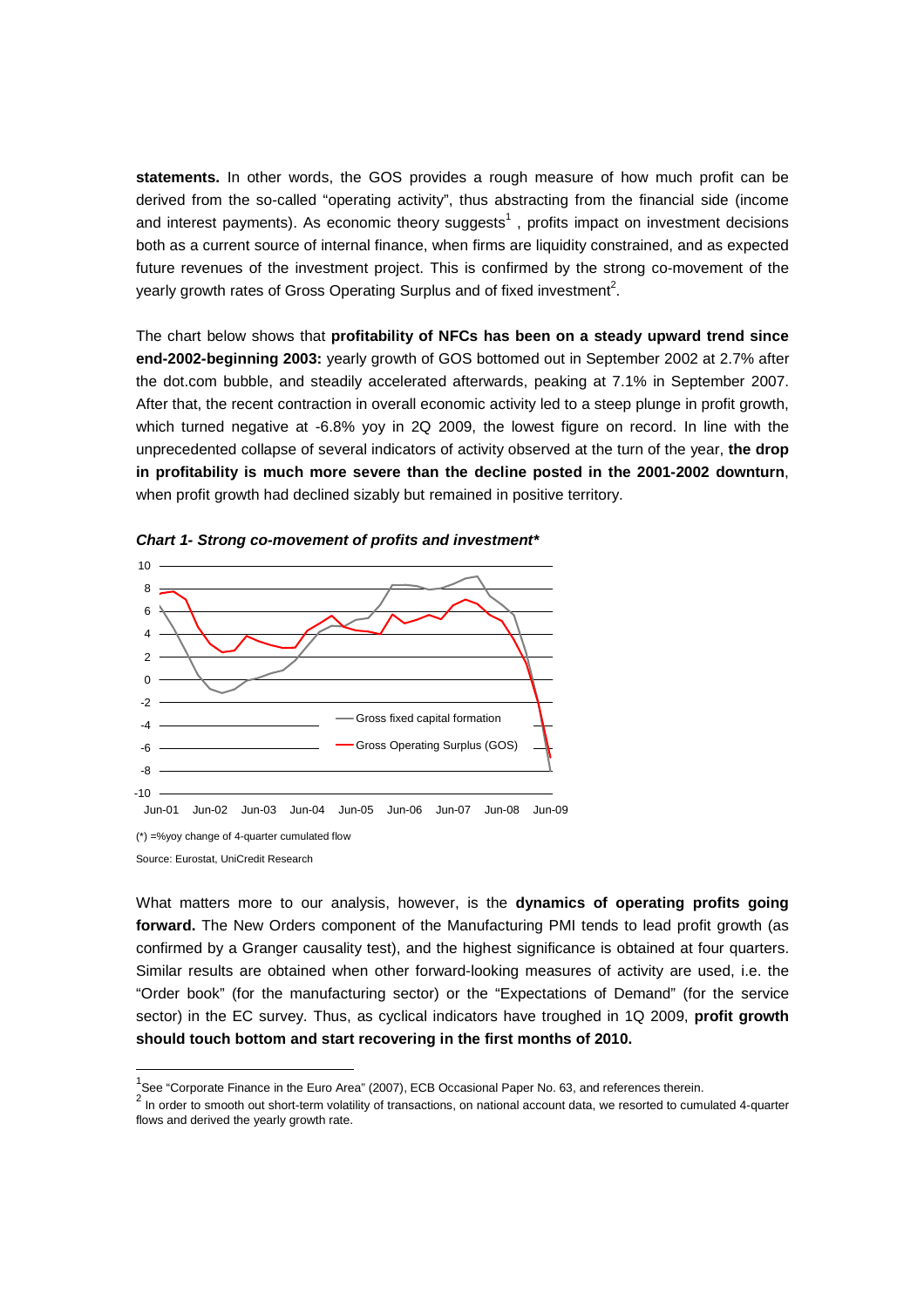### **3. An analysis of financial vulnerability for eurozone firms**

We turn now to assessing the financial health of NFCs. To do so, we employ the so-called **"financing gap", i.e. a measure showing to which extent NFCs can finance their investment through internally-generated funds** and how much needs to be raised externally, via debt securities, equity issues or the banking sector. We derive this measure simply as the difference between retained internally-generated funds (i.e. the GOS plus net income and interest payments, minus taxes, labeled as Gross Saving) and gross business capital spending, inclusive of inventories.

A negative financing gap tells us that **internally-generated funds are not enough to finance investment and firms need to resort to external financing.** On the other hand, a positive gap is a rather unusual situation for companies, as they are traditionally net borrowers, relying on other sectors of the economy to provide funds for their investment. As shown in chart 2, NFCs in the euro area have always showed a negative financing gap, implying a persistent need to rely on external finance to fund their investment plans. Still, we can isolate different periods: after the large rise in indebtedness between the late 1990s and 2001, in 2002-mid 2005 European NFCs carried out a period of balance sheet restructuring through a progressive reduction of debt and an increase in undistributed profits. In turn, this contributed to dampen fixed capital investment. Since late 2005, the growth rate of investment accelerated again and was underpinned by a renewed recourse to external funds. At the end of 2008-beginning of 2009, the financial deficit of NFCs kept growing, reaching 5.5% of Gross Value Added. Although this is not the highest level on record (during 2000-01, it touched 8%), it is remarkable that this stemmed from a **very pronounced slowdown in Gross Saving and despite the current sharp reduction in investment that should have contained the financial deficit.** Clearly, at the current juncture, the shrinkage of internal funds raises serious concerns about the vulnerability of NFCs going forward.





(\*)= % of Gross Value Added (GVA)

Source: Eurostat, UniCredit Research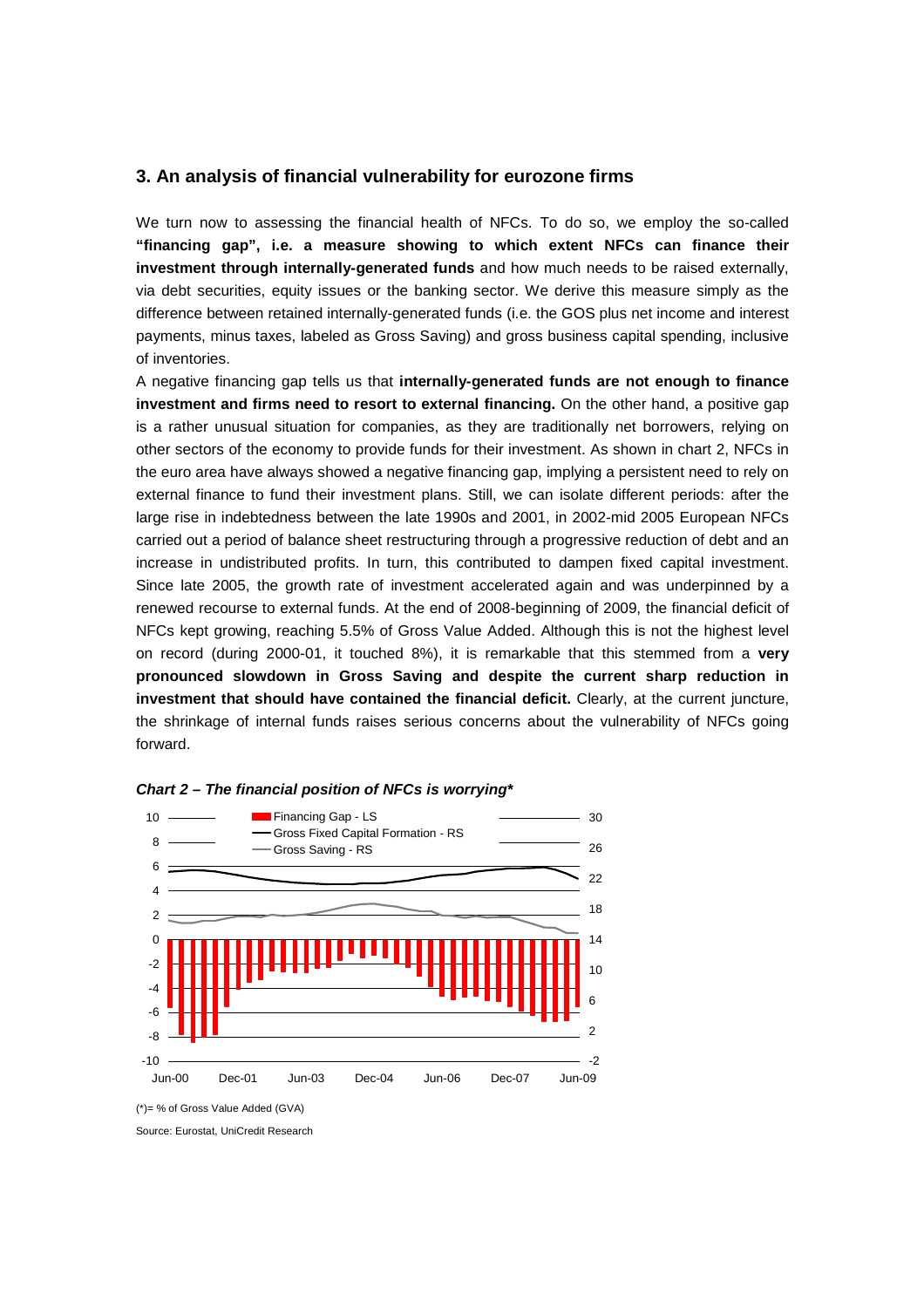Against this background, we **analyze in depth the contribution of the components of internally-generated funds** looking at **the breakdown of annual changes in Gross Saving** among Gross Operating Surplus, net other income (including rents and dividends paid) and net interest income. The different contributions show that historically the evolution of Gross Saving has been determined mainly by developments in the GOS. In particular, during the period characterized by balance sheet restructuring and lower debt burden (1Q02-3Q05), almost all improvement in Gross Saving (6.0% yoy on average) was due to a higher GOS (which contributed by 6.7 pp). In contrast, during the last profit cycle (4Q05-3Q08), characterized by corporate re-leveraging, around half of the strong contribution by GOS (9.6 pp on average) was dampened by higher remuneration of financing, i.e. distributed income and interest paid, strongly reducing self-financing ability. This is particularly relevant to describe **the financial health of the corporate sector over the last two quarters and at present.** In fact, the yearly growth of the GOS took a hit in 4Q 2008, when it halved from the previous quarter (from 4.1% to 1.9% yoy). Afterwards, the yearly growth of Gross Operating Surplus and its contribution to Gross Saving turned negative in 4Q 08-2Q 09. Thus, **the lack of operating profits added to a still generous dividend policy and high interest payments, due to elevated indebtedness. This worsened the aggregate corporate financial position and led to a marked decrease in internallygenerated funds (-8.5% yoy on average).** (See Chart 3)





(\*)=Breakdown of annual changes in Gross Saving = GOS + net other income + net interest income (% yoy change and pp contributions). Source: Eurostat, UniCredit Research

The analysis above shows that **the excessive indebtedness of NFCs is likely to increase their vulnerability and impair their repayment capacity.** This is confirmed by the ratio of debt (loans and securities) of Non-Financial Corporations to GDP. As can be seen in chart 4 on next page, this ratio remained broadly stable in 2002-04 and has been increasing steeply since then, approaching 100% in 2Q09. While contracting economic activity surely helped the rise of the Debt-to-GDP ratio, it should be noted that debt has been growing more than GDP consistently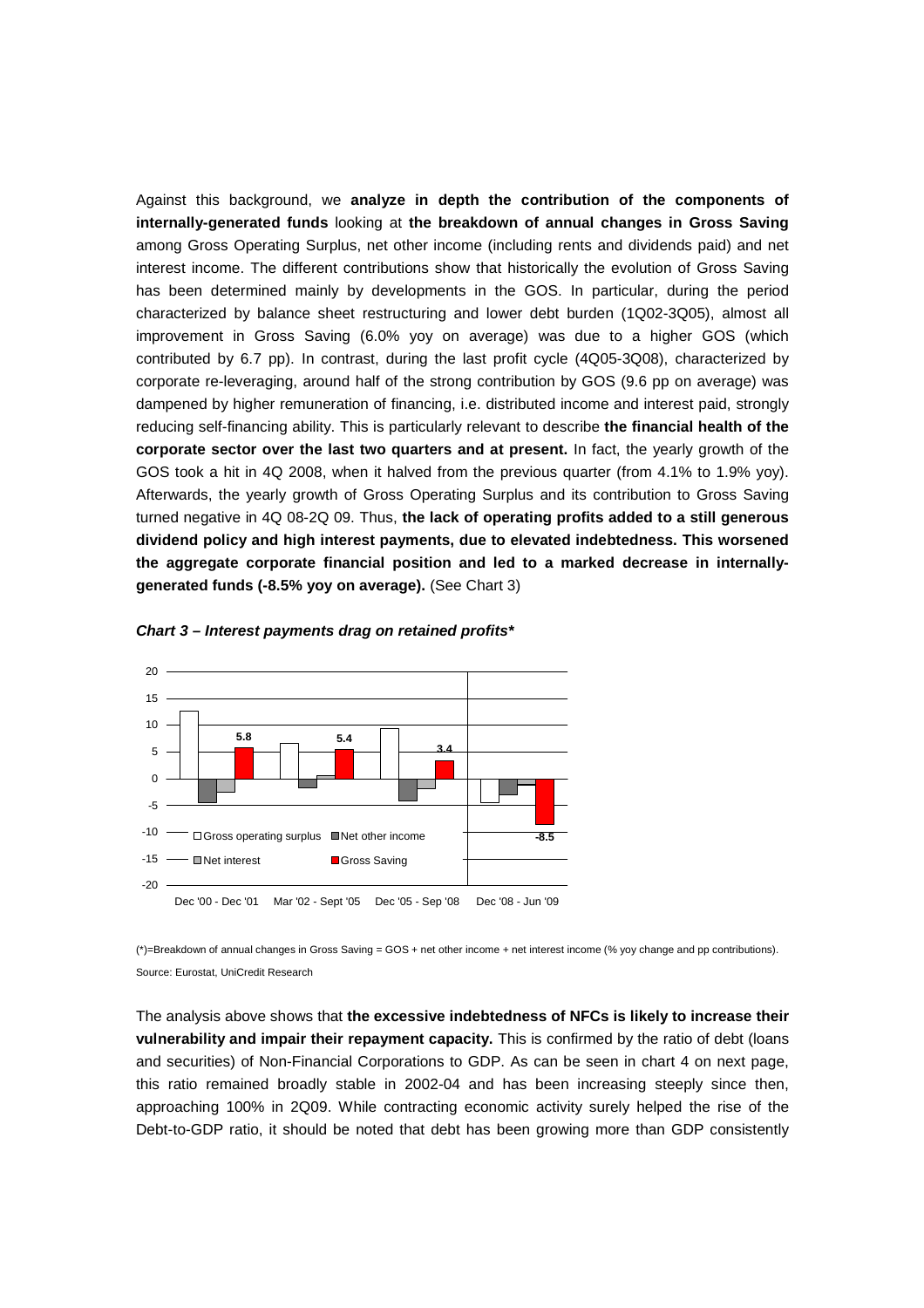over the last five years. A similar picture is given by indicators of debt service capacity, such as the **ratio of earnings (before interest and taxes) to interest expenses** - a macro-level equivalent to the interest coverage - which helps us to properly measure the adequacy of cash flow, and to identify the risk that firms may be unable to meet required interest payments out of their income. **Rising interest payments to corporate earnings determined a steep decline in the interest coverage ratio since 2005, when it stood around 4.5, compared to 2.8 in 2Q09.** As we do not expect profits generated by operating activity to recover in the near term, this will keep **impacting negatively on firms' cash flow and this effect will be greater for highly leveraged firms.** This implies that corporate investment spending will remain sensitive to changes in future profits, which hinge strongly on the sustainability of the current recovery. In addition, as we will show in the next section, NFCs in the eurozone are still obtaining most of their financing in the form of loans from banks, reflecting a persistently strong degree of bank dependence. This adds further evidence that **NFCs will remain highly exposed to changes in bank lending over the next quarters.** 







### **4. Costs matter: a measure of Composite Financing Costs**

As financial vulnerability has emerged as a key factor for NFCs developments, it is crucial to give a **precise assessment of how the cost of liabilities is biting on their balance sheets**. To do this, we developed a synthetic measure of the cost of financing for NFCs, to see how different sources of funding are evolving and affecting firms' balance sheets.

We first investigate the **composition of firms' liabilities.** According to financial accounts statistics published quarterly by the ECB, the amount of outstanding liabilities for NFCs<sup>3</sup> was EUR 8,479bn in June 2009.

 3 Excluding non-quoted shares and including only loans from MFIs.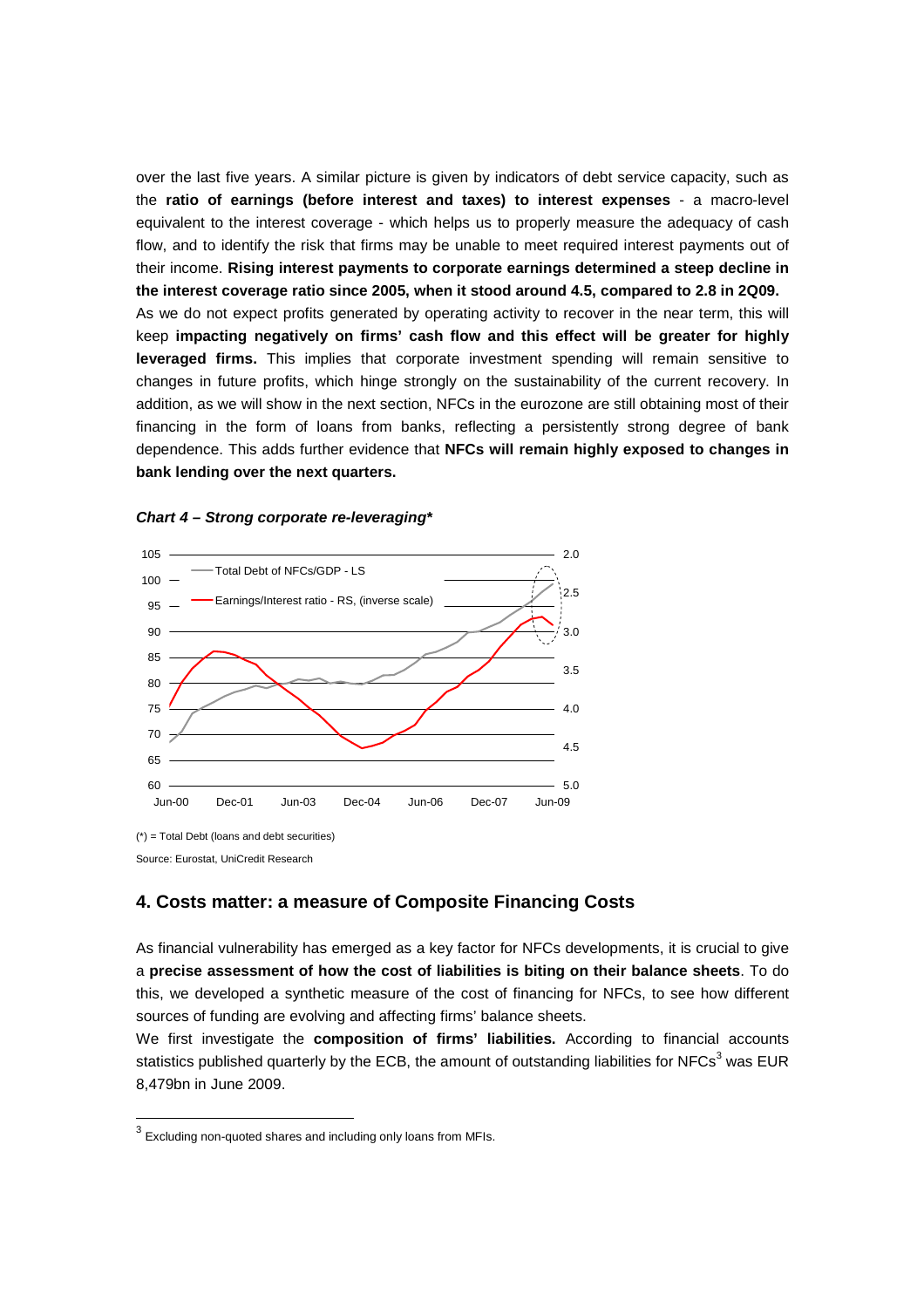The breakdown reveals that **external financing is still dominated by longer-term bank loans** (41.4%) and quoted shares (33.5%), whereas short-term bank loans amount to 15.3%. The share of market-based debt stands just below 10% and confirms the key role played by bank credit vs. market debt in the eurozone. Quite obviously, the plunge in stock markets since mid-2007 has driven down the share of quoted equities in NFCs' total liabilities from around 50% to 33.5%. However, **when we correct for the valuation effects, the share of equity has declined only slightly,** by 3%, remaining above 40%, while the share of bank lending has equivalently increased. Therefore, **despite the strong impact of the global financial crisis, the financial structure of NFCs has not changed substantially (yet)**; if anything, the predominant role of bank financing has strengthened.



**Chart 5 – NFCs financial structure dominated by bank loans** 

Source: Eurostat, UniCredit Research

#### **4.1 Corporate Debt: Bank and Market Lending**

Turning to financing costs, we have first considered the cost of bank lending for NFCs and computed **two "composite" short-term and long-term MFI lending rates by weighting the single MFI lending rates by their respective outstanding amounts.** The Composite Short-Term lending rate is a weighted average between the rate on new loans with maturity up to one year and the overdraft rate<sup>4</sup>. The Composite Long-Term rate is a weighted average of rates on new loans between one and five years and new loans with a maturity higher than five years.

Both the Composite Short-Term and Long-Term rates reached their highest level (at 6.14% and 5.74% respectively) in September 2008, in the most dramatic days following the Lehman collapse, and have embarked on a steep downtrend since then. Finally, the Composite Short-Term rate and the Composite Long-Term rate have been weighted by the share of the respective outstanding amounts on the total bank loans. This yields an overall cost of lending, which provides us with a synthetic measure of how expensive is for a NFC to get credit from the

 4 This allows us to get a more accurate picture of the cost of short-term bank lending, given the strong role played by bank overdrafts in the most acute phase of the crisis, growing at an average 15% yoy during 2008.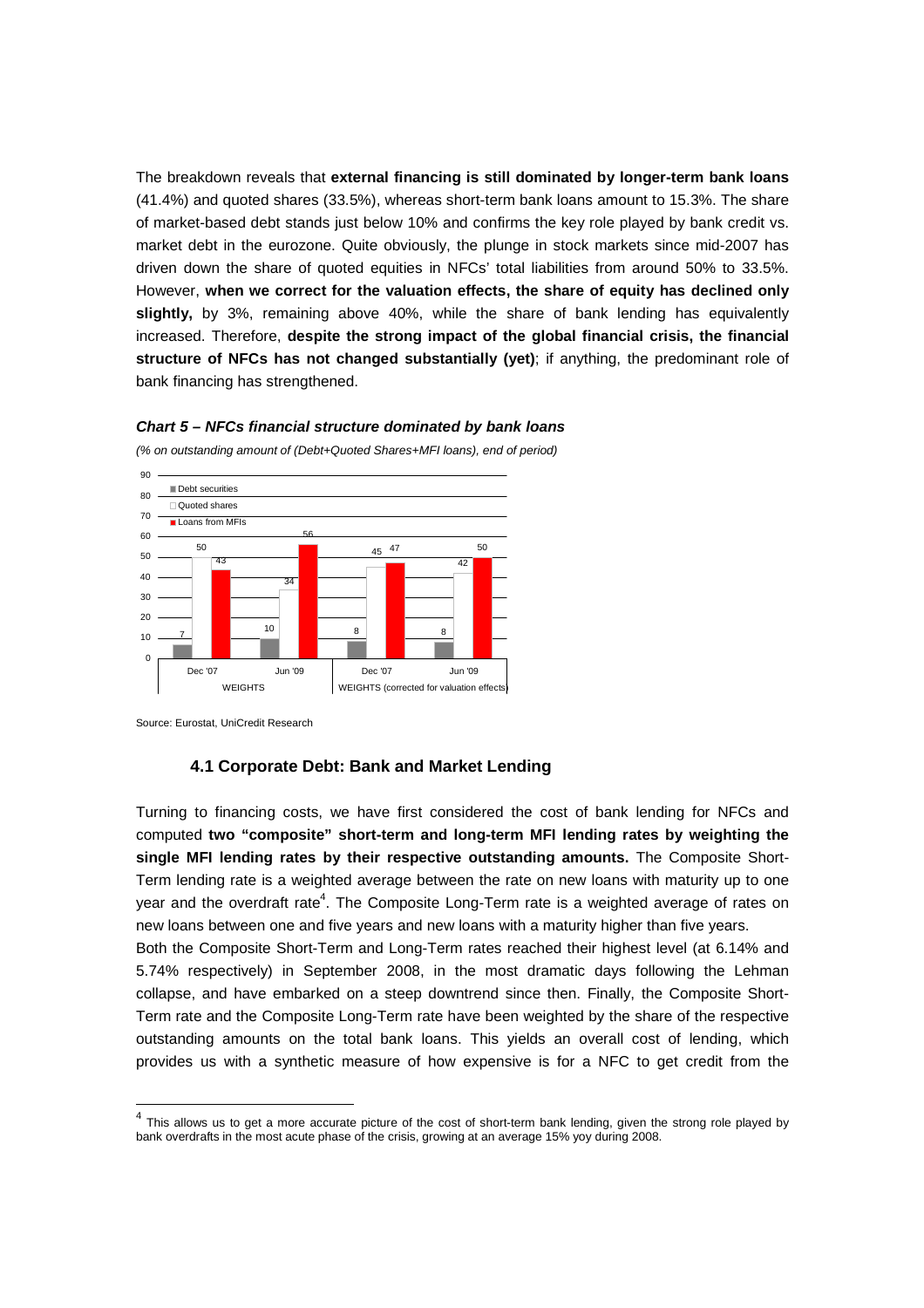banking sector. **The overall cost of lending has declined by almost 250bp since September 2008** (from 5.89% to 3.45%), which is the lowest on record. Thus, some relief has indeed come from the massive monetary policy easing by the ECB, which started to be passed on to bank lending rates at the end of 2008.

Like bank lending rates, **corporate bond yields have declined substantially** after touching their highest level in the aftermath of the Lehman collapse. We use the yield on a generic BBBindustrial bond: after having peaked at 7.92% in October 2008, it declined some 350bp during the following twelve months, reflecting both the decline in government bond yields but mainly the contraction of corporate spreads following the progressive normalization of the market. While this is not the historical low, it signals that it is easier now for a NFC to seek financing on the debt market, as confirmed by total debt securities issuance for NFCs, which has roughly tripled in the first nine months of 2009.



**Chart 6 – The cost of external funding has declined steeply** 

#### **4.2 The Cost of Equity**

**The correct estimation of the cost of equity is the most challenging area.** An oversimplified measure would be the dividend yield of a generic stock index $5$ : however, while this would have the advantage of being readily available, it is flawed by the use of past dividends, which tend to underestimate the "true" cost of equity. Moreover, such a model would not reflect the decision to go on the market, as it does not take into account the role of expected earnings.

Source: ECB, Bloomberg, UniCredit Research

 5 This is the approach chosen by the European Commission in "Measuring Euro Area Financing Conditions", EC Quarterly Report on the Euro Area, Vol.7, nº4 2008.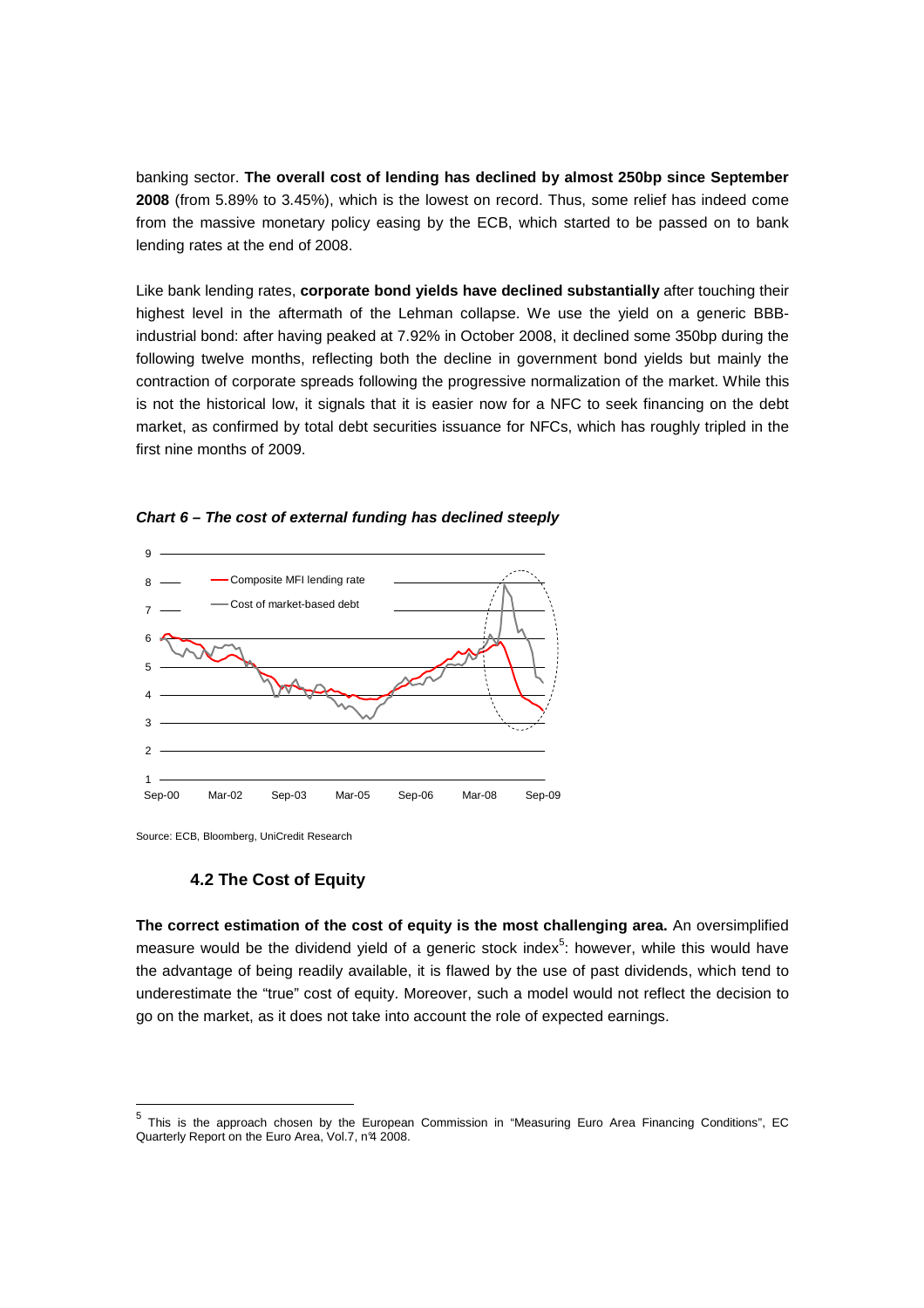To fill this gap, we followed the ECB's and BoE's framework<sup>6</sup> and use a **(Three-Stage) Gordon's Dividend Discount model** that estimates the value of equity using the current and expected dividend growth, together with the rate at which future dividends are discounted. Thus, the discount rate, which can be derived equating the observed price of the equity index with the one obtained with the Three-Stage model, **can be considered as a proxy of the opportunity cost of holding quoted equity, i.e. a measure of a generic "cost of equity".** 

In detail, in the Three-Stage model, dividend growth is projected over the next four years based on analysts' earnings forecasts (first stage); then, in a second stage, it adjusts towards the longterm growth, which is the reference for the third period, i.e. the long run. We assumed that the long-term growth rate of real corporate earnings is consistent with our expectations of potential growth in the euro area. Moreover, using the Dow Jones Euro Stoxx Index<sup>7</sup>, we fed the model **with yearly growth of (one-to-three years ahead) forecasts for earnings per share (EPS).** When EPS forecasts decline, this has a negative effect on equity valuation, reducing growth in the first stage of the model: in turn, the overall cost of equity increases.

In the chart below, we show the computed cost of equity in real terms, deflating the nominal rate with a weighted average of inflation expectations. We observe a **sharp surge in the real cost of equity during the course of 2008, peaking at 12% at the beginning of this year**, on the back of the abrupt stock market collapse and progressive negative earnings surprises. While it is encouraging that the recent stock market recovery and a better assessment of future earnings have favored a retracement towards the 8-9% area, **the cost of market financing via equity still remains at elevated levels in historical terms and has still some way to go when compared with market-debt and bank-debt rates.** 





Source: FactSet, UniCredit Research

 6 See "Analysts' Earnings Forecasts and Equity Valuations" (2002), Bank of England Quarterly Bulletin (Spring), and "Extracting Information from Financial Asset Prices" (2004), ECB Monthly Bulletin (November), and references therein. 7

Although the DJ Euro Stoxx index includes also financial stocks, the results of our analysis are not substantially affected, as the share of the non-financial sector in the index amounts to nearly 80% in September 2009.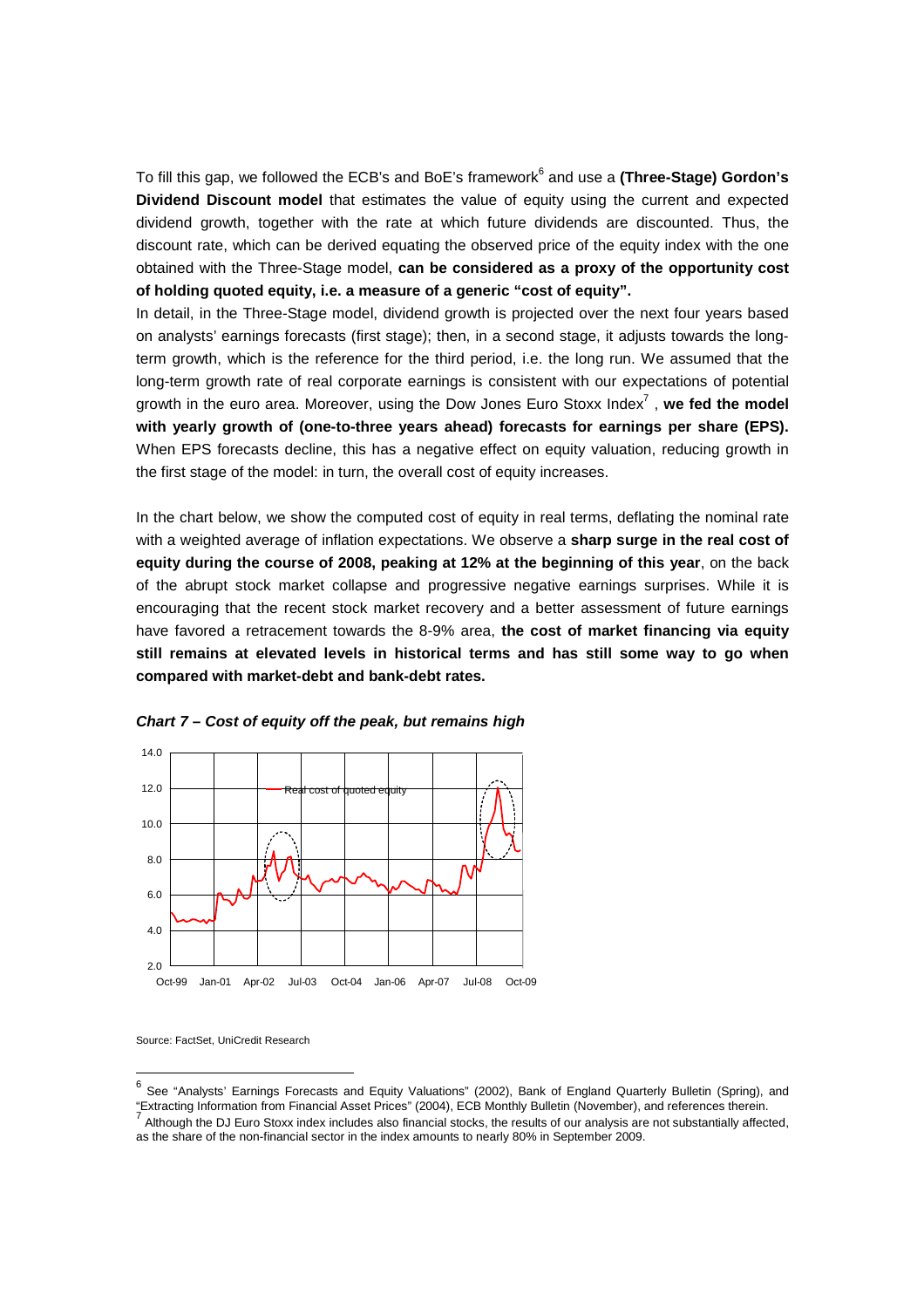### **4.3 The Financing Cost Index**

Combining the various costs with the weights of the different sources of finance, we obtain the **Financing Cost Index for NFCs** (see chart 8). Unsurprisingly, the financing cost for eurozone NFCs peaked at 7.96% in October 2008, as a direct outcome of the financial crisis, intensifying strains on internal funding sources in the corporate sector. Since then, **the overall financing cost has been on a clear downward trend and stands now at 5.21%**, which is the lowest level in the last decade. In fact, bank lending rates hovering at their historical lows and the substantial decline in market-based rates are driving the improvement in NFCs financing conditions, together with the progressive recovery of the equity market providing some relief for the cost of equity. This bodes well for the economic recovery going forward, as **a lower cost of capital raises the profitability of investment of NFCs, thus increasing the incentive to invest.** This is particularly important in the current juncture, as severe capacity under-utilization and still uncertain demand perspectives limit the scope for a sustained investment recovery.





Source: ECB, FactSet, Bloomberg, UniCredit Research

## **5. Putting all together: a fundamental-based model for investment in the euro area**

Finally, we need now to assess whether the financial factors defined above can help us in **estimating an investment function where capital expenditure depends both on economic activity and on firms' financial health.** Clearly, while the relationship between investment and economic activity is the starting point when setting up a standard investment model, we want to stress the role of firms' vulnerability.

Our approach follows the Engle and Granger (1987) two-step Error Correction Model procedure. The first step is the **estimation of a long-run equation** that links the level of investment to both demand variables (GDP and Profits) and to factors representing the financial side, i.e. our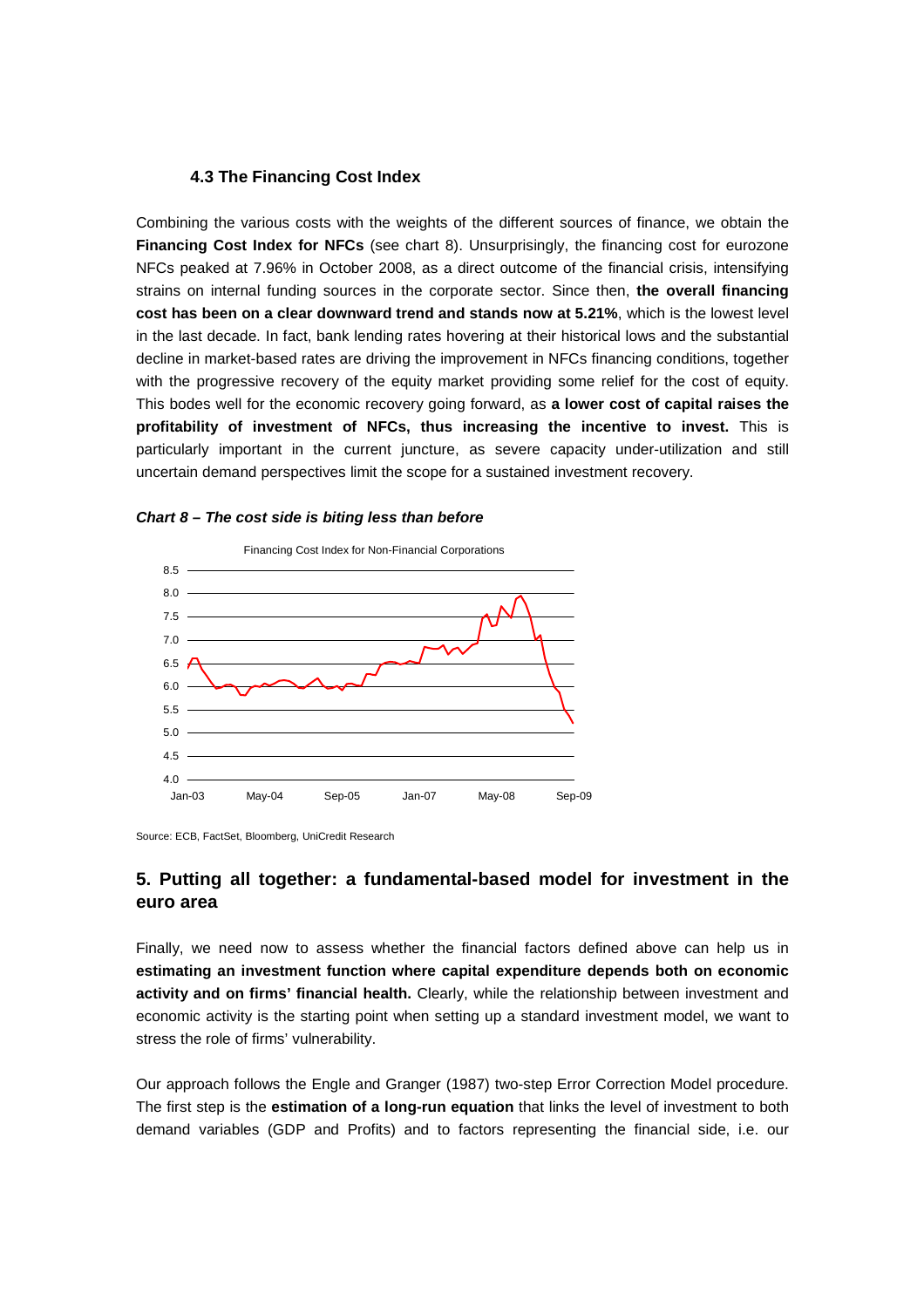composite measure of Financing Costs (in real terms) and the Financing Gap. In this approach, the desired level of capital stock is a function of the level of output and of the relative factor prices, together with firms' financial health, so that firms choose the investment level that allows the capital stock to converge to its desired level.

Dealing with estimation at a quarterly frequency, we needed to use the longest available set of data, so we relied on the dataset provided by the well-known Euro Area Wide Model (AWM)<sup>8</sup>. As our sample runs from 1Q 1982 to 2Q 2009 but our measure of Financing Costs is available only since 1999, we proxied financing costs from 1982 to 1999 through a weighted average of long term markets and banking rates, to keep consistency with the approach described above. All variables (except for the Financing Costs Index, which is expressed in percentage, and the Financing Gap, which is constructed as difference between Gross Operating Surplus and Investment) are expressed in logarithmic terms.

The results of the long-run equation can be seen in the table below and be summarized as follows:

- **Gross Domestic Product (in levels)**, which defines short-run changes to aggregate demand to be satisfied by production through investment, **is statistically significant and positive**;
- **Corporate profits are statistically relevant in determining investment.** In fact, they can be seen as proxy for future profit growth and positively affect corporate cash flow;
- **Financing Costs** are negative and statistically significant, confirming the importance of the price factors in the investment process;
- **The Financing Gap enters the equation with the expected negative sign (and it is highly** significant). As the financing gap indicates the extent to which firms require external funds to finance investment, a high ratio is expected to exert a dampening effect on investment.

|                        | Coefficient | T-Stat  |
|------------------------|-------------|---------|
|                        | $-1.52$     | $-8.59$ |
| GDP                    | 0.97        | 33.18   |
| <b>Profits</b>         | 0.27        | 11.72   |
| <b>Financing Costs</b> | $-0.26$     | $-3.63$ |
| <b>Financing Gap</b>   | $-0.35$     | 37.89   |
|                        |             |         |
| R-Squared              | 0.99        |         |

#### **Table 1- Long Run Equation Estimation**

The second step is given by the **short-run equation, in which we estimate investment growth on GDP growth and on an Error Correction term** given by the lagged residual of the long run equation between investment, overall economic activity and financial factors. The Augmented Dickey-Fueller test shows that the residuals of the long-run equation are stationary so that they can be safely employed in the short-run estimation.

 8 See Fagan G., Henry, J. and Mestre, R. (2001) "An area-wide model for the euro area", ECB Working paper n°42. Data can be downloaded from the website www.eabcn.org.